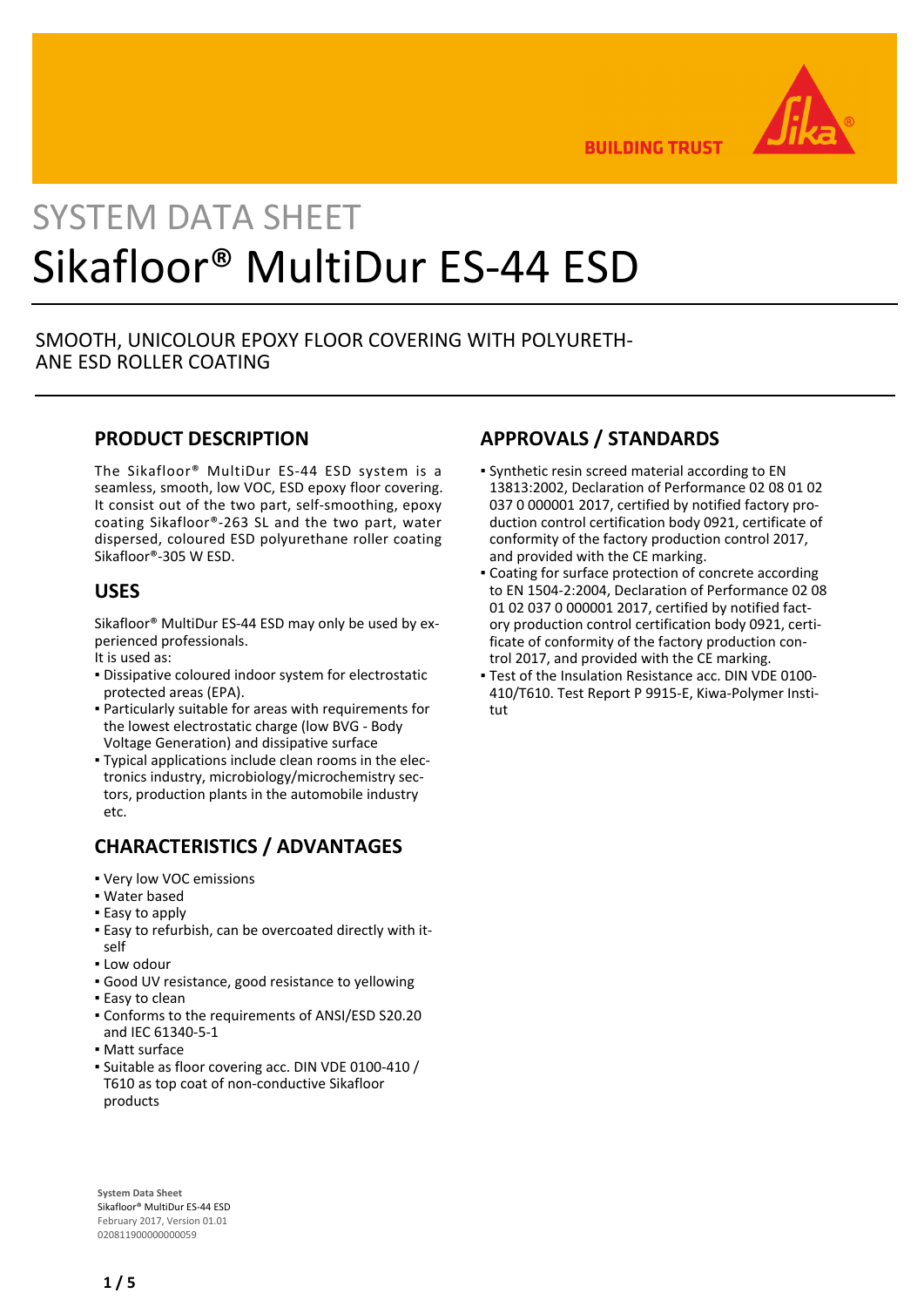**System Structure Sikafloor® MultiDur ES-44 ESD:**



|                          | Primer                                                                                        | Sikafloor®-156/-161                                                                                                                                                                                                                                                       |  |  |  |
|--------------------------|-----------------------------------------------------------------------------------------------|---------------------------------------------------------------------------------------------------------------------------------------------------------------------------------------------------------------------------------------------------------------------------|--|--|--|
|                          | Base coat + Earthing connection                                                               | Sikafloor®-263 SL + Sika® Earthing<br>Kit                                                                                                                                                                                                                                 |  |  |  |
|                          | Final conductive coating                                                                      | Sikafloor®-305 W ESD                                                                                                                                                                                                                                                      |  |  |  |
|                          | The system configurations as described must be fully complied with and<br>may not be changed. |                                                                                                                                                                                                                                                                           |  |  |  |
| <b>Chemical base</b>     | Base coat: Epoxy<br>Top coat: PUR                                                             |                                                                                                                                                                                                                                                                           |  |  |  |
| Appearance               | Smooth - matt surface                                                                         |                                                                                                                                                                                                                                                                           |  |  |  |
| Colour                   | 7044, 7047, 9018.                                                                             | Available in a limited number of colour shades such as RAL 1000, 1001,<br>1002, 1011, 3012, 5024, 6021, 6024, 7011, 7032, 7035, 7038, 7040, 7042,<br>Be aware that the colour of the layer below has to be approx. adjusted to<br>the colour of the Sikafloor®-305 W ESD. |  |  |  |
| <b>Nominal Thickness</b> | $^{\sim}$ 1.5–2.0 mm                                                                          |                                                                                                                                                                                                                                                                           |  |  |  |

#### **TECHNICAL INFORMATION**

| <b>Tensile Adhesion Strength</b> | $> 1.5$ N/mm <sup>2</sup>                                                                                                                                                                                                                                                                 |                            | (ISO 4624)      |  |  |
|----------------------------------|-------------------------------------------------------------------------------------------------------------------------------------------------------------------------------------------------------------------------------------------------------------------------------------------|----------------------------|-----------------|--|--|
| <b>Electrostatic Behaviour</b>   | Resistance to ground <sup>1</sup>                                                                                                                                                                                                                                                         | $R_g < 10^9 \Omega$        | (IEC 61340-4-1) |  |  |
|                                  | Typical average resist-<br>ance to ground <sup>2</sup>                                                                                                                                                                                                                                    | $R_g < 10^5 - 10^6 \Omega$ | (DIN EN 1081)   |  |  |
|                                  | Body voltage genera-<br>tion <sup>2</sup>                                                                                                                                                                                                                                                 | < 100 V                    | (IEC 61340-4-5) |  |  |
|                                  | System Resistance (Per- <35 M $\Omega$<br>son/Floor/Shoe) <sup>3</sup>                                                                                                                                                                                                                    |                            | (IEC 61340-4-5) |  |  |
|                                  | $1$ In accordance with IEC 61340-5-1 and ANSI/ESD S20.20.<br><sup>2</sup> Readings may vary, depending on ambient conditions (i.e. temperature, humidity) and measurement<br>equipment.<br>$3$ Or < 10 <sup>9</sup> Ω + body voltage generation of < 100 V, in case of readings > 35 M Ω. |                            |                 |  |  |



**BUILDING TRUST**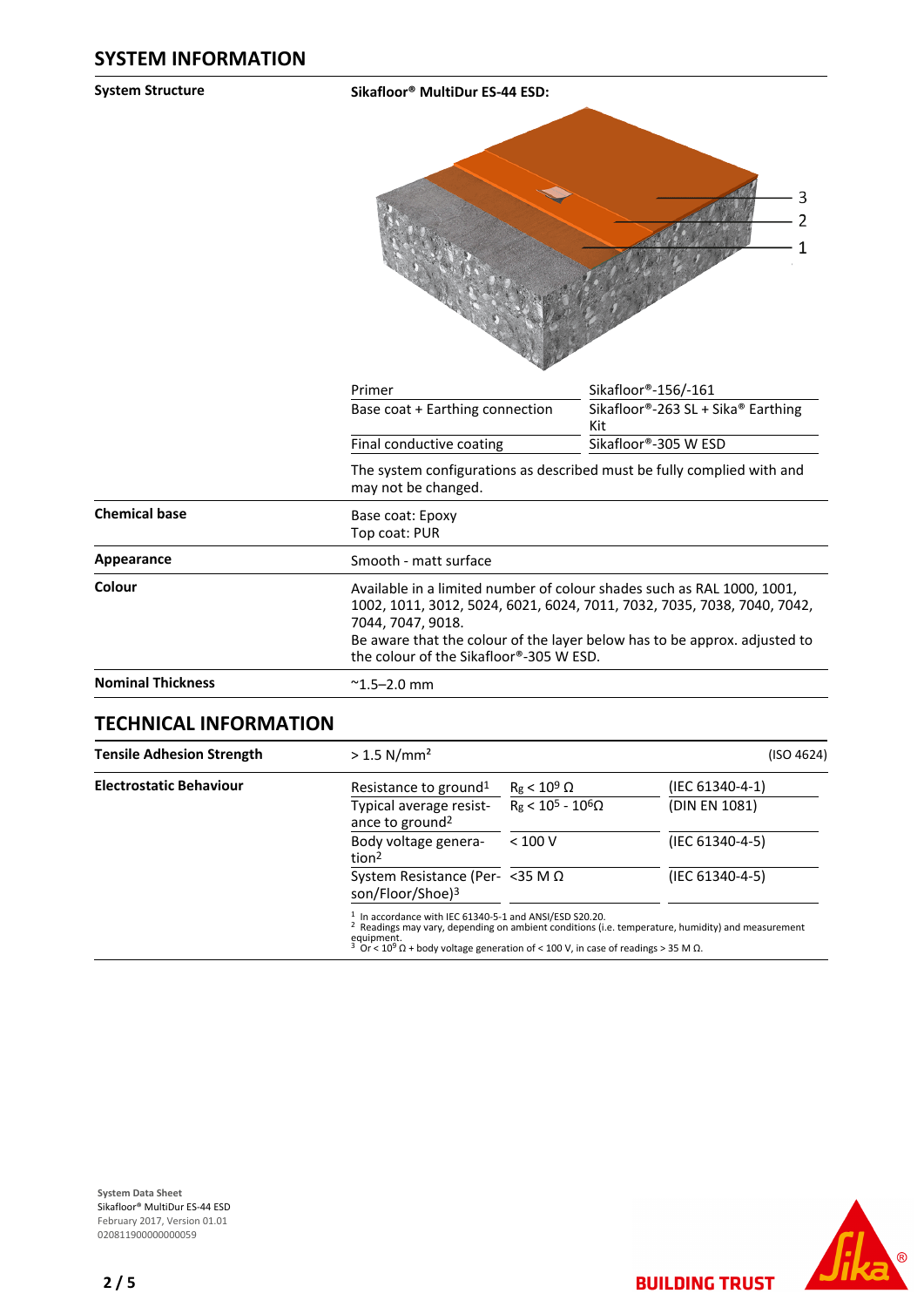**Consumption** Sikafloor® MultiDur ES-44 ESD System

|                                      | Coating                                                                                                                                                                                 |                                                                     | Product                                           |                                                                |                                                                                                                                                                 | Consumption                                                              |  |
|--------------------------------------|-----------------------------------------------------------------------------------------------------------------------------------------------------------------------------------------|---------------------------------------------------------------------|---------------------------------------------------|----------------------------------------------------------------|-----------------------------------------------------------------------------------------------------------------------------------------------------------------|--------------------------------------------------------------------------|--|
|                                      |                                                                                                                                                                                         | Primer<br>Levelling (if required)                                   |                                                   | Sikafloor®-156/-161<br>Sikafloor®-156/-161<br>levelling mortar |                                                                                                                                                                 | $1 - 2 \times \degree 0.3 - 0.5$ kg/m <sup>2</sup>                       |  |
|                                      |                                                                                                                                                                                         |                                                                     |                                                   |                                                                |                                                                                                                                                                 | Refer to PDS of Sika-<br>floor®-156/-160/-161                            |  |
|                                      | <b>Base coating</b>                                                                                                                                                                     |                                                                     | Sikafloor®-263 SL filled<br>with quartz sand F34* |                                                                | $^{\sim}$ 1.9-2.7 kg/m <sup>2</sup> Binder<br>+ quartz sand F 34:<br>$1:0.6 - 1:1$ pbw (De-<br>pending on the air tem-<br>perature the filling<br>grade varies) |                                                                          |  |
|                                      | Earthing connection                                                                                                                                                                     |                                                                     | Sika <sup>®</sup> Earthing Kit                    |                                                                | 2 per room.                                                                                                                                                     | 1 earthing point per ap-<br>prox. 200-300 m <sup>2</sup> , min.          |  |
|                                      | Final ESD coating                                                                                                                                                                       |                                                                     | Sikafloor®-305 W ESD                              |                                                                | kg/m <sup>2</sup> /layer                                                                                                                                        | $1 - 2 \times 0.18 - 0.2$                                                |  |
| <b>Ambient Air Temperature</b>       | +10 °C min. / +30 °C max.                                                                                                                                                               |                                                                     |                                                   |                                                                |                                                                                                                                                                 |                                                                          |  |
| <b>Relative Air Humidity</b>         | During curing the humidity should not exceed 75 % max. Adequate fresh air<br>ventilation or a dehumidifier must be provided to remove the excess mois-<br>ture from the curing product. |                                                                     |                                                   |                                                                |                                                                                                                                                                 |                                                                          |  |
| <b>Dew Point</b>                     | Beware of condensation! The substrate and uncured floor must be at least<br>3 °C above dew point to reduce the risk of condensation or blooming on<br>the floor finish.                 |                                                                     |                                                   |                                                                |                                                                                                                                                                 |                                                                          |  |
| <b>Substrate Temperature</b>         | +10 °C min. / +30 °C max.                                                                                                                                                               |                                                                     |                                                   |                                                                |                                                                                                                                                                 |                                                                          |  |
| <b>Substrate Moisture Content</b>    | <4 % pbw moisture content.<br>Test method: Sika Tramex Meter, CM-measurement or Oven-Dry-Method.<br>No rising moisture according to ASTM (Polyethylene-sheet).                          |                                                                     |                                                   |                                                                |                                                                                                                                                                 |                                                                          |  |
| <b>Waiting Time / Overcoating</b>    | Before applying Sikafloor®-263 SL on Sikafloor®-156/-161 allow:                                                                                                                         |                                                                     |                                                   |                                                                |                                                                                                                                                                 |                                                                          |  |
|                                      | Substrate temperature Minimum                                                                                                                                                           |                                                                     |                                                   |                                                                | <b>Maximum</b>                                                                                                                                                  |                                                                          |  |
|                                      | $+10$ °C                                                                                                                                                                                | 24 hours                                                            |                                                   | 4 days                                                         |                                                                                                                                                                 |                                                                          |  |
|                                      | $+20 °C$                                                                                                                                                                                |                                                                     | 12 hours<br>8 hours                               |                                                                | 2 days                                                                                                                                                          |                                                                          |  |
|                                      | +30 °C                                                                                                                                                                                  |                                                                     |                                                   |                                                                | 1 days                                                                                                                                                          |                                                                          |  |
|                                      |                                                                                                                                                                                         |                                                                     |                                                   |                                                                |                                                                                                                                                                 | Before applying Sikafloor®-305 W ESD TopCoat on Sikafloor®-263 SL allow: |  |
|                                      | Title 1Substrate tem-<br>perature                                                                                                                                                       |                                                                     | Minimum                                           |                                                                | <b>Maximum</b>                                                                                                                                                  |                                                                          |  |
|                                      | $+10 °C$                                                                                                                                                                                |                                                                     |                                                   | 36 hours                                                       |                                                                                                                                                                 | 7 days                                                                   |  |
| $+20 °C$<br>24 hours<br>+30 °C       |                                                                                                                                                                                         |                                                                     | 5 days                                            |                                                                |                                                                                                                                                                 |                                                                          |  |
|                                      |                                                                                                                                                                                         | 16 hours                                                            |                                                   | 3 days                                                         |                                                                                                                                                                 |                                                                          |  |
|                                      |                                                                                                                                                                                         | Before applying Sikafloor®-305 W ESD on Sikafloor®-305 W ESD allow: |                                                   |                                                                |                                                                                                                                                                 |                                                                          |  |
|                                      |                                                                                                                                                                                         | Substrate temperature                                               |                                                   | Minimum                                                        |                                                                                                                                                                 | <b>Maximum</b>                                                           |  |
|                                      |                                                                                                                                                                                         | $+10$ °C                                                            |                                                   | 48 hours                                                       |                                                                                                                                                                 | 10 days                                                                  |  |
|                                      |                                                                                                                                                                                         | $+20 °C$                                                            |                                                   | 24 hours                                                       |                                                                                                                                                                 | 8 days                                                                   |  |
|                                      |                                                                                                                                                                                         | +30 °C<br>16 hours                                                  |                                                   | 7 days                                                         |                                                                                                                                                                 |                                                                          |  |
|                                      | Times are approximate and will be affected by changing ambient condi-<br>tions particularly temperature and relative humidity.                                                          |                                                                     |                                                   |                                                                |                                                                                                                                                                 |                                                                          |  |
| <b>Applied Product Ready for Use</b> | <b>Temperature</b>                                                                                                                                                                      |                                                                     | <b>Foot traffic</b>                               | <b>Light traffic</b>                                           |                                                                                                                                                                 | <b>Full cure</b>                                                         |  |
|                                      | +10 $^{\circ}$ C                                                                                                                                                                        |                                                                     | $\sim$ 48 hours                                   | $\approx$ 5 days                                               |                                                                                                                                                                 | $\approx$ 10 days                                                        |  |
|                                      | $+20 °C$                                                                                                                                                                                |                                                                     | $\sim$ 24 hours                                   | $\sim$ 3 days                                                  |                                                                                                                                                                 | $\sim$ 8 days                                                            |  |
|                                      |                                                                                                                                                                                         | +30 °C<br>$\sim$ 16 hours                                           |                                                   | $\sim$ 2 days                                                  |                                                                                                                                                                 | $\sim$ 7 days                                                            |  |
|                                      | Note: Times are approximate and will be affected by changing ambient<br>conditions                                                                                                      |                                                                     |                                                   |                                                                |                                                                                                                                                                 |                                                                          |  |

#### **PRODUCT INFORMATION**

Packaging **Packaging Packaging Please refer to individual Product Data Sheet.** 

**System Data Sheet** Sikafloor® MultiDur ES-44 ESD February 2017, Version 01.01 020811900000000059



**BUILDING TRUST**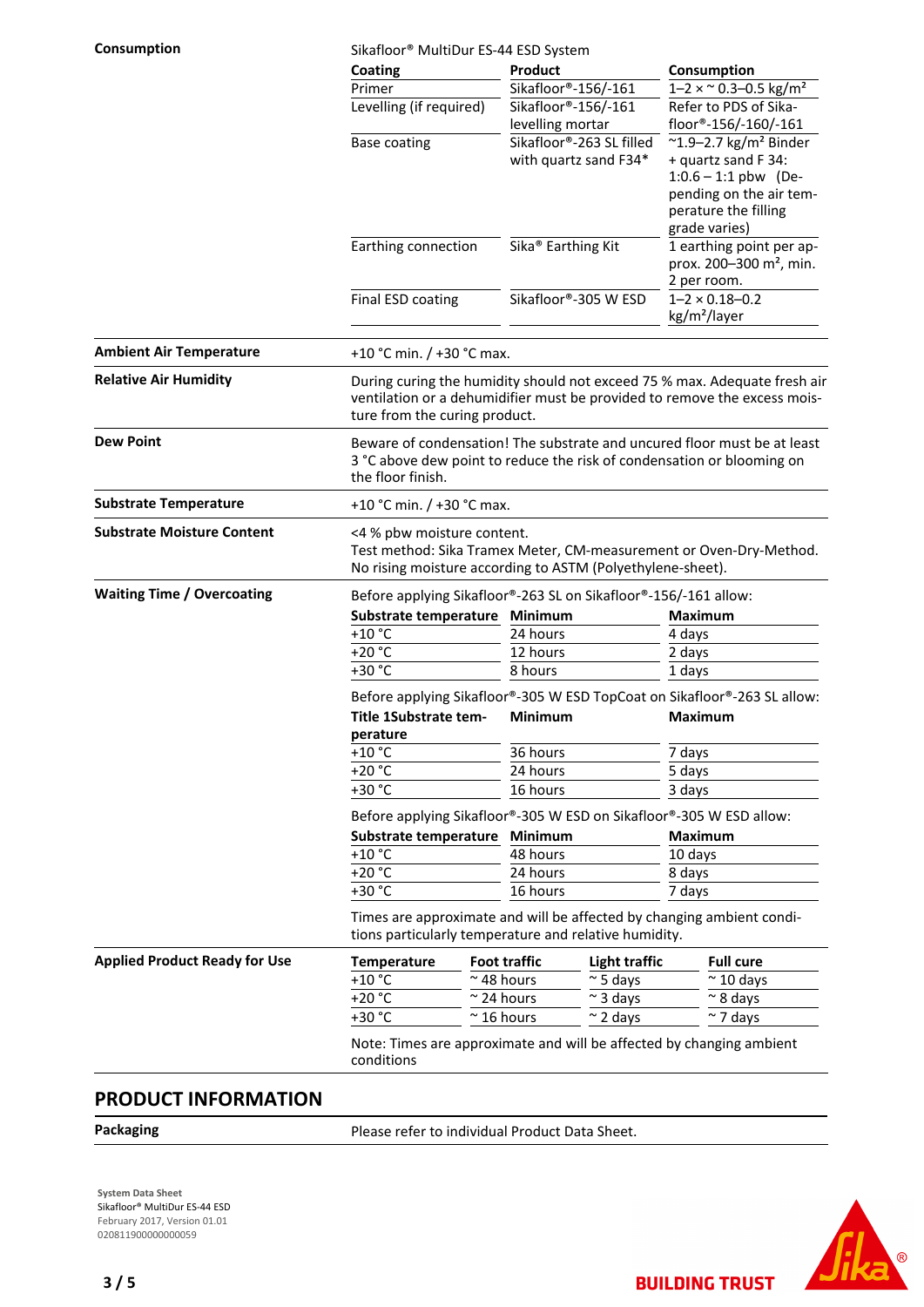#### **Storage Conditions** Please refer to individual Product Data Sheet.

#### **MAINTENANCE**

To maintain the appearance of the floor after application, Sikafloor®–305 W ESD must have all spillages removed immediately and must be regularly cleaned using rotary brush, mechanical scrubbers, scrubber dryer, high pressure washer, wash and vacuum techniques etc. using suitable detergents.

#### **CLEANING**

Please refer to the Sikafloor® Cleaning Regime.

#### **FURTHER DOCUMENTS**

Please refer to:

- Sika® Information Manual Mixing and Application of Flooring Systems
- **E** Sika® Informatoin Manual Surface Evaluation & Preparation

# **LIMITATIONS**

- Epoxy surfaces must be sanded e.g. with a 3M™ Brown Stripper Pad in combination with low speed automatic scrubbers or rotary floor machines (175 – 600 rpm) in order to ensure a proper adhesion of Sikafloor®-305 W ESD.
- **The freshly applied final conductive coating of** the Sikafloor® MultiDur ES-44 ESD system must be protected from damp, condensation and water for at least 24 hours.
- **Ensure adequate ventilation during application and** drying (especially at temperatures < 13°C). Otherwise the reaction and drying processes may be impaired.
- Sika does not accept any liability for changes of the floor characteristics caused by changes in the composition of the recommended cleaning- and maintenance agents
- If the floor is exposed to mechanical and / or chemical loads, the conductivity must be controlled regularly. In case of wear and tear, the final conductive coating of the Sikafloor® MultiDur ES-44 ESD system must be refreshed. This must be coordinated with the authorized ESD-representative or comparable.
- Under certain conditions, underfloor heating com-▪ bined with high point loading, may lead to imprints in the resin.
- If heating is required do not use gas, oil, paraffin or other fossil fuel heaters, these produce large quantities of both CO2 and H2O water vapour, which may adversely affect the finish. For heating use only electric powered warm air blower systems.
- For exact colour matching, ensure the final conduct-▪ ive coating of the Sikafloor® MultiDur ES-44 ESD system in each area is applied from the same control batch numbers.
- **ESD clothing, ambient conditions, measurement** equipment, cleanliness of the floor and the test person have a substantial influence on the measure-

ment results.

- **ESD-footwear must fulfil the requirements of DIN EN** 61340-4-3 (Climate 2, resistance < 5 M Ohm).
- Tires might generate dark marks on Sikafloor®-305 W ESD because of plasticizer migration.
- In case of increased demands on the cleanability, Sikafloor®-305 W ESD can be over coated with the static dissipative floor polish "Jontec ESD" or "Jontec Destat" from Diversey Care. Please refer to the cleaning regime of Sikafloor®-305 W ESD.

All measurement values for the Sikafloor® MultiDur ES-44 ESD system stated in the system data sheet (apart from the ones referring to proof statements) were measured under the following conditions:

| Size of ESD-footwear:     | 42 (EU) (UK: 8; US: 8,5) |
|---------------------------|--------------------------|
| Weight test person:       | 90 kg                    |
| Ambient conditions:       | +23 °C/50%               |
| Measurement device for    | Metriso 2000 (Warmbier)  |
| the Resistance to Ground: | or comparable            |
| Surface resistance probe: | Carbon Rubber electrode. |
|                           | Weight: 2.50 kg          |
| Rubber pad hardness:      | Shore A 60 (± 10)        |
| Measurement device for    | Metriso 2000 (Warmbier)  |
| the System Resistance:    | or comparable            |
| Measurement device for    | Walking Test Kit WT 5000 |
| the Walking Test:         | (Warmbier) or compar-    |
|                           | able                     |
|                           |                          |

The number of conductivity measurements is strongly recommended to be as shown in the table below:

| Ready applied area      | <b>Number of measure-</b><br>ments |
|-------------------------|------------------------------------|
| $< 10 \text{ m}^2$      | 6 measurements                     |
| $< 100 \text{ m}^2$     | 10-20 measurements                 |
| $< 1000 \text{ m}^2$    | 50 measurements                    |
| $<$ 5000 m <sup>2</sup> | 100 measurements                   |

In case of values lower/higher as required, additional measurements has to be carried out, approx. 30 cm around the point with insufficient readings. If the newly measured values are in accordance with the requirements, the total area is acceptable. Installation of earthing points: Please refer to the Method Statement: "MIXING & APPLICATION OF FLOORING SYSTEMS".

Numbers of earth connections: Per room at least 2 earthing points. The optimum number of earth connections depends on the local conditions and should be specified using available drawings.

# **VALUE BASE**

All technical data stated in this Product Data Sheet are based on laboratory tests. Actual measured data may vary due to circumstances beyond our control.

# **LOCAL RESTRICTIONS**

Please note that as a result of specific local regulations the performance of this product may vary from country to country. Please consult the local Product

**BUILDING TRUST** 



**System Data Sheet** Sikafloor® MultiDur ES-44 ESD February 2017, Version 01.01 020811900000000059